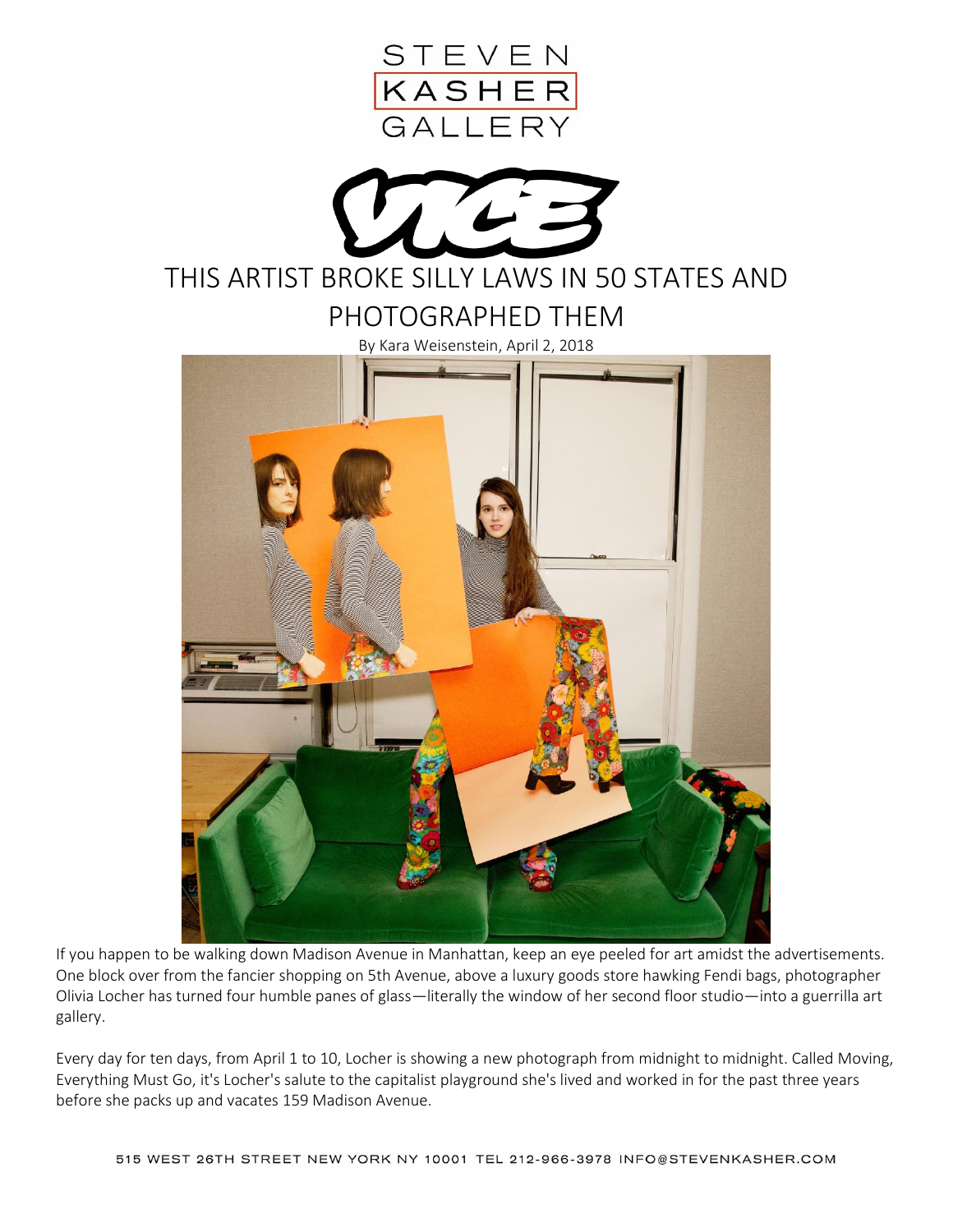

Locher is a prankster. Her photographs are colorful and sunny, but beneath the surface they bubble with absurdity. She's well known for her series I Fought the Law, which featured photographs of people violating strange and arcane laws in all 50 states. An example: In Connecticut, pickles must bounce to be officially considered pickles.

VICE caught up with Locher to find out what inspired her latest act of artistic disobedience and what her neighbors think of her pop-up photo show.

VICE: Why did you decide to do this show, and what's the title about? Are you trying to do some spring cleaning? Locher: The title, Moving, Everything Must Go came about because I'm moving studios. I've occupied and worked from 159 Madison Avenue for the past three years. I've always noticed people passing by on the street get very curious by my strobe light going off when I'm shooting and tend to look up and into my space. I love to have studio visits and entertain people, so this is my last rendezvous for the public who wouldn't get that formal invite inside. Eight of the ten images were shot from my studio, so I'd like to think of it as an invitation to see what happens inside of this space. None of my neighbors or the businessmen below have fully grasped what it is that I do, so here's that chance.

## Why'd you pick these ten images?

I wanted for these images to act as a signifier for the street below. My images are all, in some way, advertisements, but they are not selling anything beyond a concept and an idea. To create images that are easily digestible, I often channel my knowledge of the deep history of advertising and its power of persuasion. I've decided to leave any information (titles, my name, etc.) out of the images, so the pedestrians will be left with only their own impact and knowledge of the image.

When selecting the photos, I was considering things that are familiar. Most people will see a photograph of David Bowie, but if you look closer and longer, you will see that it's someone's child posing as David Bowie. I am inspired by the tension between the comedic and the tragic, plus the pull of high versus low.

## Why is it important to show work on your own terms?

Anyone who creates can show work on their own terms! I come from a strong DIY and punk background, and my youth revolved around experiencing DIY shows. I don't have permission to show this work. I'm waiting for my building to slam down my door and tear the prints off the windows, but that's what makes it special. So far, my building's reaction has been positive or unaffected.

A lot of times in life you don't need approval. I think it's important to follow your impulses. I've had the idea for this show for the past two years and always knew my last month occupying the space was the time to execute it, so here we are.

How does your window display interact with the shop windows on street level? Is there any conscious comment on consumer culture there?

Yeah, of course! What's funny about Madison Avenue is everyone tries to advertise. When you look up into windows, everyone has some sort of sign up. It happens from the highest to the lowest scenarios. You'll see Citi Bank posting huge banners in their windows and also see a small business next door putting terrible looking signs and advertisements in theirs. This must come from the deep history of the ad man on Madison Avenue. Everyone is still trying to swindle you into buying something that you may or may not need.

I want people to have the rare opportunity to see something on Madison Avenue that has no set goals for them. Hopefully, if anything, this public display can brighten someone's day. Andy Warhol's last factory was located directly across the street at 158 Madison Avenue. My doorman once told me that Warhol often used to remove work from his